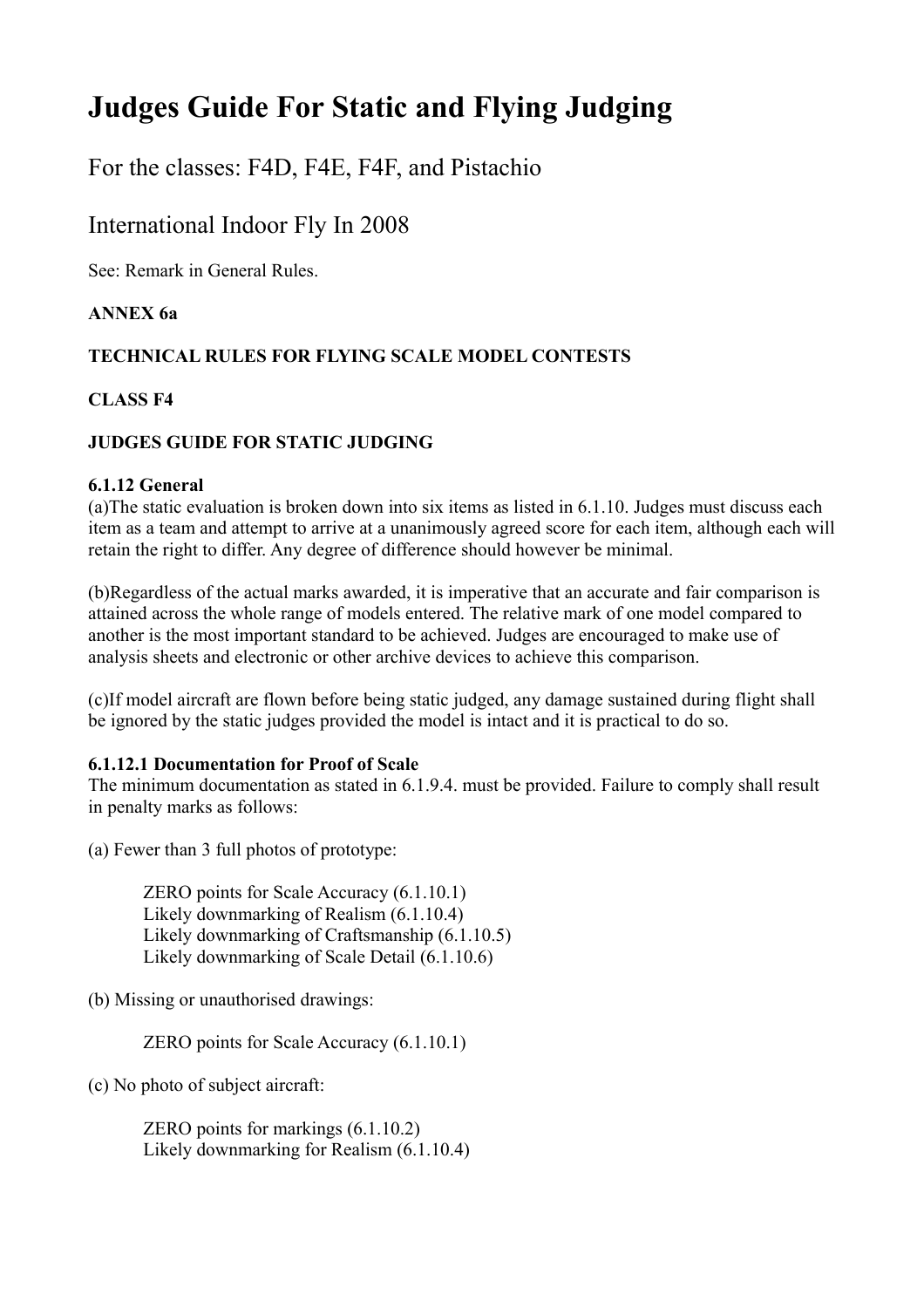# (d) Incomplete colour documentation:

ZERO points for Colour (6.1.10.3)

The documentation stated above is the absolute minimum required for participation. In reality more comprehensive evidence is needed to assess the model relative to the prototype. As the full size aircraft cannot be presented it follows that the photographic documentation provided should be as comprehensive as possible if a high score is to be achieved.

All documentation should relate to the subject aircraft whenever possible; variations from this must be clearly marked if not otherwise obvious.

The static judges have a difficult task to do in a short period of time. Documentation should therefore be presented in a format that can be quickly and accurately assessed. Superfluous or contradictory evidence should be avoided. The documentation should be presented on separate sheets to avoid the requirement for judges to continually turn pages for cross-references. A stiff A2 size sheet is considered to be the largest that may be comfortably handled by the judges. It will assist the judges if the documentation is presented in a format that reflects the sequence of the judging aspects, e.g.: Side view, End view, Plan view, Markings, Colour, etc.

# **6.1.12.2 Static Judging**

For the minimum distances required for judging please check the respective class notes.

The model must be judged against the documents presented and judges should award marks solely on this evidence. The quality of the documentation / evidence provided by the competitor will normally be reflected in the score that the judges award. Accurate and clear evidence deserves good marks if the model matches this. Judges must ensure that a competitor does not benefit by default by submitting poor or incomplete documentation.

Judges must assess both accuracy and complexity in those aspects where indicated.

# **6.1.12.3 Scale Accuracy**

The photographs are the prime means of determining the accuracy and realism relative to the full size aircraft and must always take precedence over drawings if there is any doubt concerning an item of scale accuracy. Caution should however be exercised when determining rigging angles using photographs that are taken at an oblique angle, as these might give the wrong impression. In this particular case the drawing may be a more appropriate reference for checking dihedral and incidence angles.

The model should first be positioned in a pose similar to that in the best photograph and The relative positioning and shape of the markings on the model are checked for any obvious discrepancies. This procedure is then repeated with other suitable photographs. Then using photographs and drawings, check:

(a) Side view, this may be either left or right depending upon the most suitable photograph. A check should be made of the fuselage outline, cabin or canopy shape, cockpit aperture shape, engine cowling and spinner shape, outline of fin and rudder, wing and tailplane sections. Also the shape, angle and position of landing gear legs and tail wheel or skid, the size of wheels and tyres. On multi-wing aircraft a check should be made of wing stagger, wing gap and the shape and arrangement of struts and incidence wires.

(b)Front-end view, for dihedral, wing thickness and taper, wing struts, bracing and gap on multi-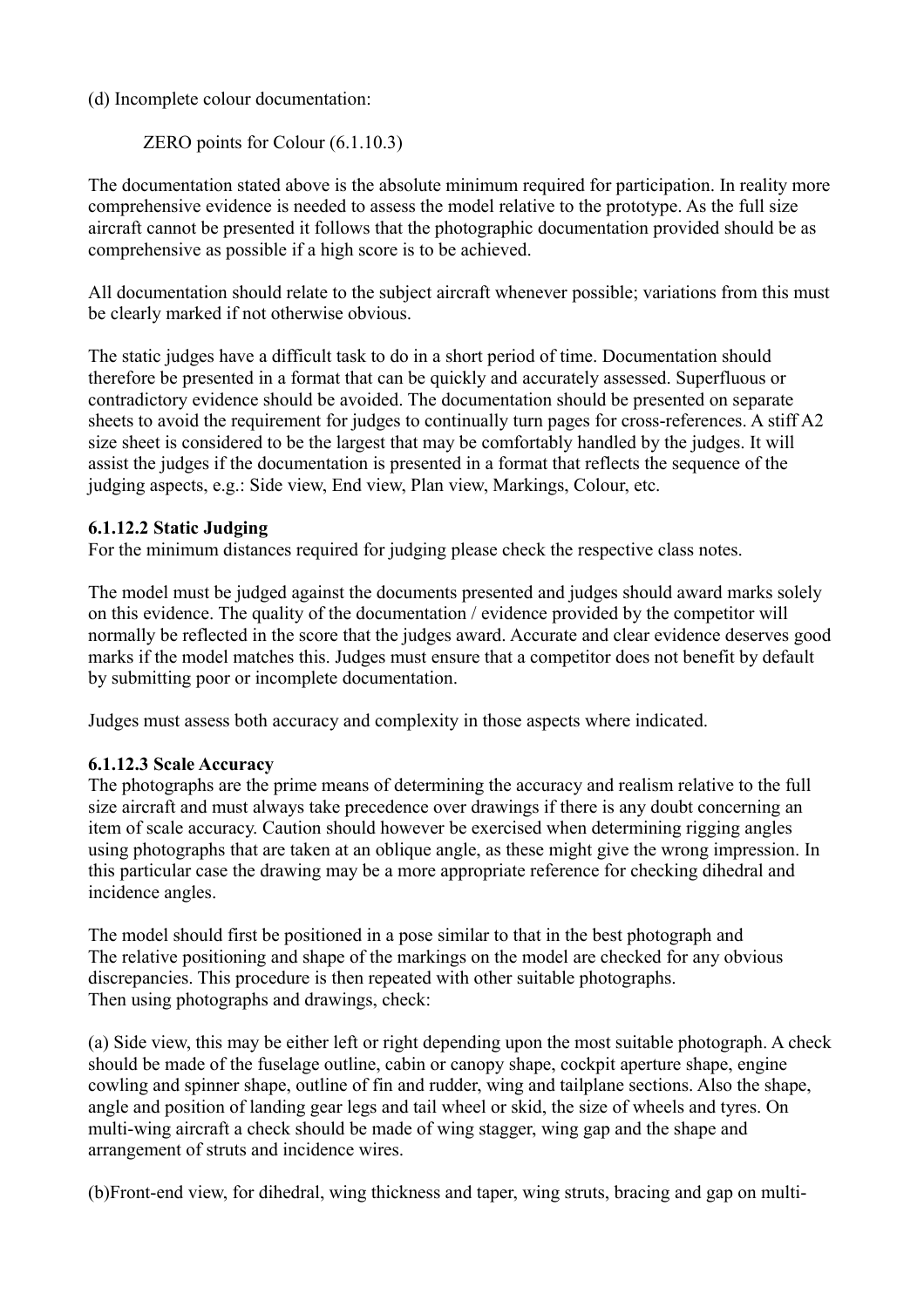wing aircraft. Also the thickness of fin, rudder and tailplane, cross-sections of fuselage and engine cowling, cowling shape and cutouts, propeller size and shape, shape of cockpit canopy or windshields; size, shape, position and angle of landing gear, wheel track, tyre thickness.

(c)Upper-plan view for wing outline and fairings, aileron size, flaps; tailplane size and outline; elevator size, shape and cut outs, trim tabs, fuselage shape and taper, cockpit or canopy shape, engine cowling shape.

# **6.1.12.4. Markings**

The relative postioning and shape of the markings on the model are often a good indication of scale accuracy as they highlight errors in shape and outline. The opportunity to check markings on the underside of the model can also be taken whilst checking the plan view.

# **Markings Accuracy:**

Check the position and size of all markings and lettering. Particular emphasis should be made to the relative positioning of markings to other markings and key features on the airframe. Check that the style and thickness of all letters and figures are correct. Check that any trim strips are of the correct dimensions and are correctly positioned. Check camouflage patterns.

# **Markings Complexity:**

Prior to commencing the competition the judges should agree the principle for awarding complexity points in relation to markings. A high mark for complexity is not solely dependent upon the number of markings, but the difficulty in achieving the required effect. Complex lettering, particularly when spread over a large area or relating to key positions on the airframe, should attract a higher complexity mark than sparsely positioned markings of more simple design. Curved lines are usually more complex than straight lines. Camouflage patterns should be considered carefully, with the more complex styles involving irregular patterns and indistinct edges being rewarded accordingly.

For high marks to be given in this section it is important that documentation is presented covering all the markings to be assessed.

# **6.1.12.5. Colour**

# **Colour Accuracy:**

Correct colour may be established from colour photographs, from accepted published descriptions if accompanied by colour chips certified by competent authority, from samples of original paint, or from accepted published colour drawings. Also check colours of national markings, lettering and insignia. Camouflage colour schemes should show the correct degree of merging of the shades.

# **Colour Complexity:**

Consideration should be given to the greater effort involved in reproducing multi-coloured finishes compared to models which feature only one or two basic colours. The system for awarding colour complexity points should be agreed before starting competitive judging. Up to two complexity points may be given for each main colour that covers a significant part of the airframe. A maximum of a single point may be given for each minor colour, such as those for the insignia, struts, guns, bombs etc. Basic colours of black and white should attract a fraction of a complexity point.

It is again essential that if high marks are to be awarded, a comprehensive standard of colour documentation must be presented.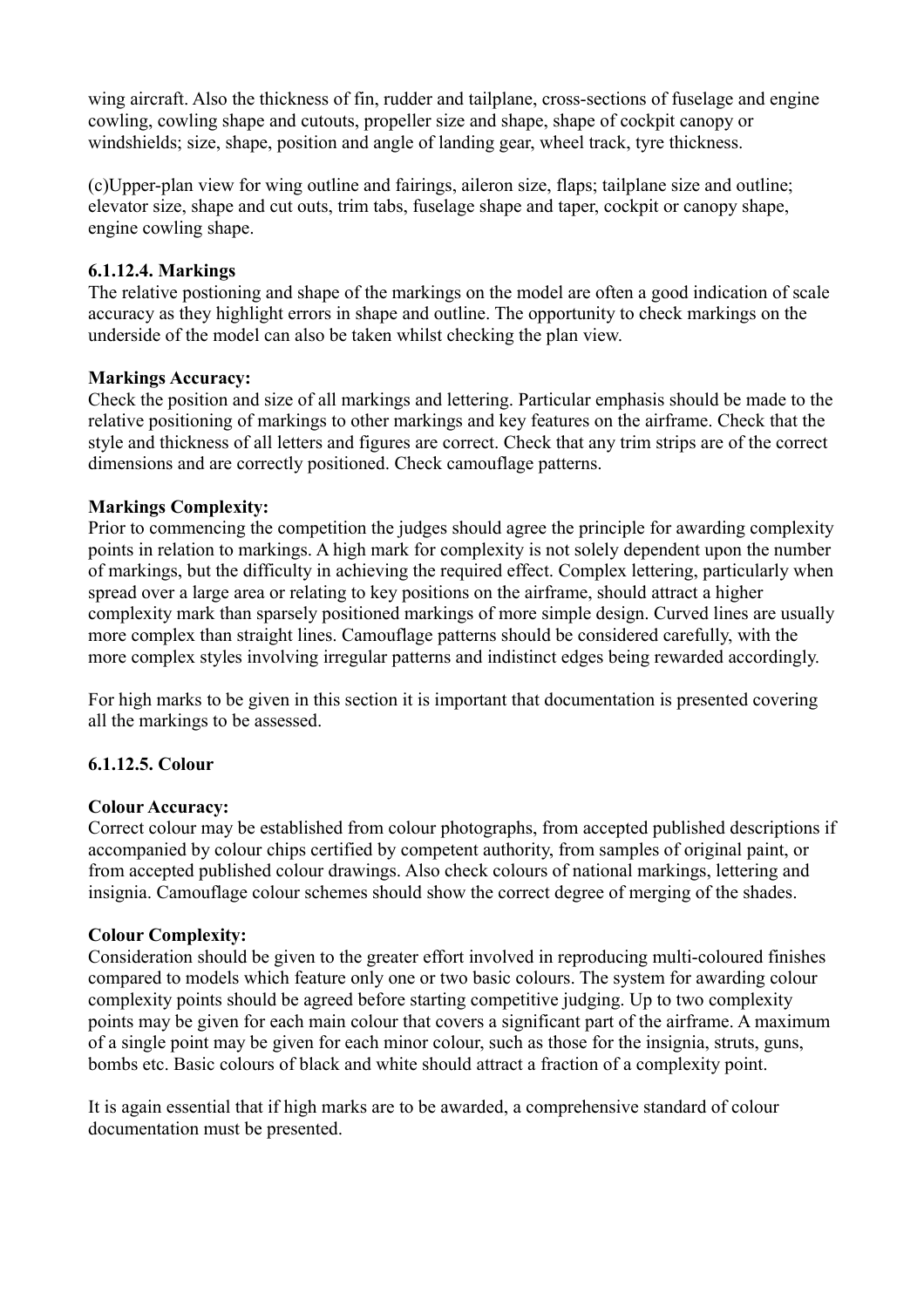# **6.1.12.6 Surface Texture and Realism**

Realism is a question of how well the model captures the character and surface texture of the full size aircraft. The judges should ask themselves if they are looking at the subject aircraft in miniature, or just a model aeroplane?

The texture and appearance of the surface of the model should be a good reproduction of that of the prototype. Fabric covered types should be covered in the correct material, and the outline of stringers and wing ribs should be visible. Ply covered or wooden monocoque types should be correctly simulated and any sag between the ribs and formers should be apparent if this is present on the prototype. Metal stressed skin types should show simulation of panels and rivets. In all instances, the appropriate gloss, or matt finish should be correctly reproduced.

If the subject aircraft is an unblemished museum example then the model should be in similar pristine condition. If the subject aircraft is an operational aircraft then a degree of weathering and signs of regular use should be evident if appropriate to the full size machine. The documentation should show these aspects and the judges should mark accordingly.

# **6.1.12.7 Craftsmanship**

This section deals with the skill, ingenuity, general finesse and complexity involved in the construction of the model.

# **Craftsmanship Quality:**

The model should be checked for quality of workmanship, with particular reference to clean, sharp edges, especially trailing edges of wings and tail surfaces; correct gaps at hinge line of control surfaces; close fit where non-scale joints are used for dismantling the model or access hatches used for model operation.

Non-scale Items such as switches, needle valves, silencers, control horns, etc. should not be visible.

# **Craftsmanship Complexity:**

Judges should consider the overall complexity of the design awarding higher marks for more intricate shapes and structure. Special items of ingenuity may also be rewarded under this section. In assessing both the above aspects judges should consult the competitor's documentation for any components that have not been made by the competitor (see 6.1.9.4e) and adjust the marks awarded accordingly.

The points that are awarded must again reflect the standard of documentation presented.

# **6.1.12.8 Scale Detail**

Check that items such as those listed are present on the model where applicable, and that they are accurately reproduced and correctly positioned.

| Brake pipes                   |
|-------------------------------|
| Landing gear springing        |
| Tyre treads                   |
| Wing slots                    |
| Navigation and landing lights |
| Pitot head                    |
| Walkways                      |
| <b>Tanks</b>                  |
| Radiators                     |
| Filler caps                   |
| Louvres                       |
| Cooling gills                 |
|                               |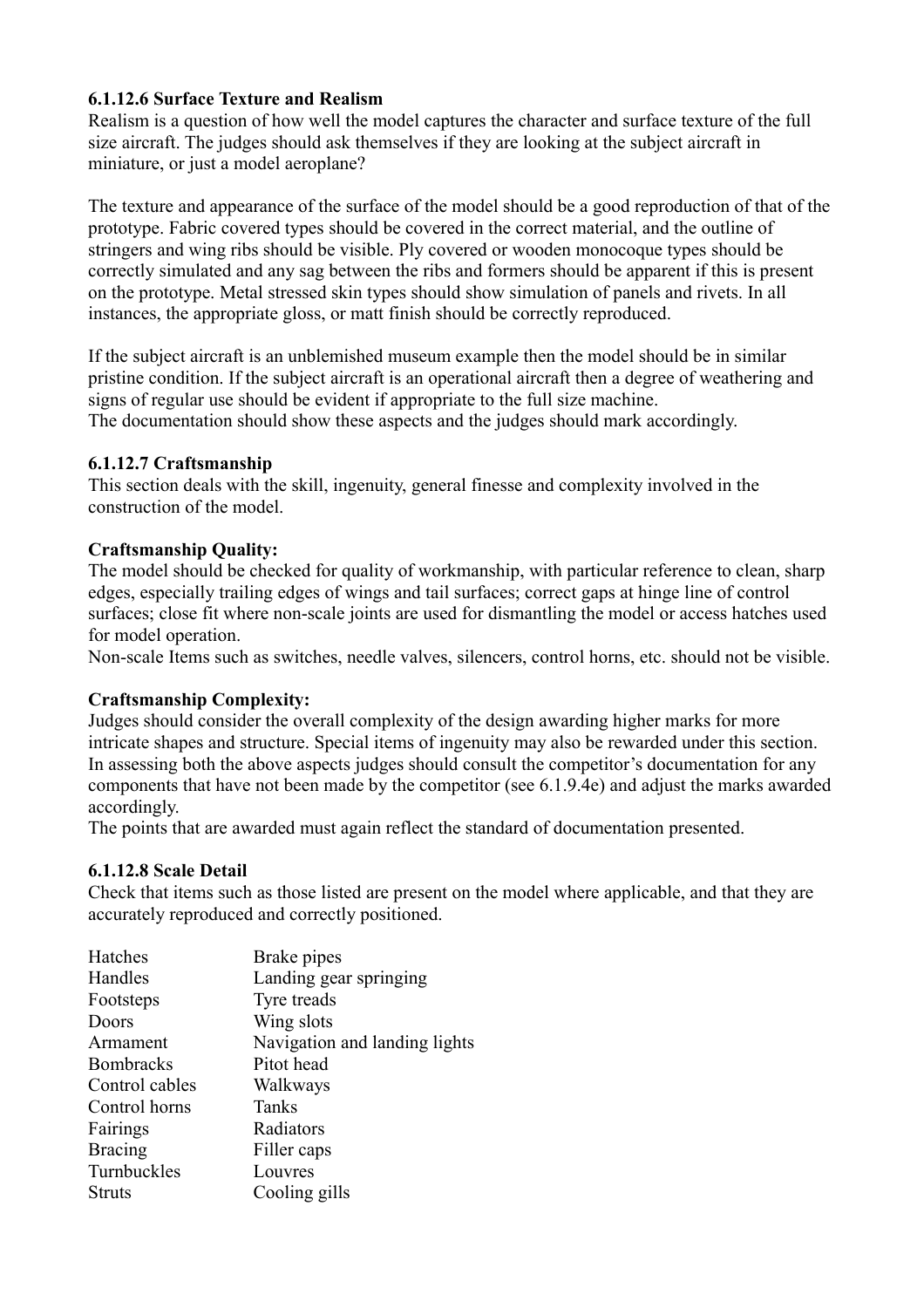| Lacing or stitching | Mass balances                    |
|---------------------|----------------------------------|
| Aerials             | Instrument panel                 |
| Venturis            | Cockpit or cabin interior detail |

The points awarded should reflect both the accuracy and the quantity of scale detail present.

# **Scale Detail Accuracy:**

The documentation presented should clearly show the features that are being assessed. Higher marks should be awarded to those competitors who accurately reproduce these items.

#### **Scale Detail Complexity:**

A well-documented highly detailed model should score proportionately more than a model with little detail, even if the full-size prototype is itself sparsely detailed. Judges should ensure when marking this aspect that they are relating to the complexity of detail actually on the model, not awarding marks for just what the prototype should have.

# **ANNEX 6d**

# **6.4.11 JUDGES GUIDE FOR SCALE FREE FLIGHT FLYING SCHEDULE**

# **Applicable to sections**

# **6.6 Scale Indoor F/F Rubber Class F4D**

# **6.10 Scale Indoor F/F CO2 / Electric Class F4E**

#### **6.4.11.1**

Models should at all times fly in the same manner as the prototype. The following notes describe an average aeroplane; judges should use their own personal judgement to decide on an appropriate flight style for the prototype submitted and mark the flight accordingly. Competitors may submit a description of the prototypes flight characteristics (originated by a competent authority), which should be used to judge the flight.

#### **6.4.11.2 Take-off**

The model should slowly accelerate from rest, leaving the ground after an appropriate ground run. The take-off run should be straight, and transition to flight should be smooth.

#### **Errors**

The take-off should be penalised if: the ground run is too short, too long or assisted, the tail or nose wheel does not leave the ground before the main wheels, the wing drops or the run is curved. Note that a swing may occur as the tailwheel leaves the ground; this is normal and should not be penalised unless it is excessive.

# **6.4.11.3 Initial Climb**

The model should smoothly rotate to a climbing attitude, and commence a gentle straight or curved climb. The climb should be smooth and appropriate to the prototype.

#### **Errors**

The climb should be penalised if: too steep, too shallow, too highly banked, wing drop or wing rock occurs or nose attitude is too high or too low. Note that a high bank steep spiral climb is normal for a Pitts but that a Bleriot should hardly leave ground effect.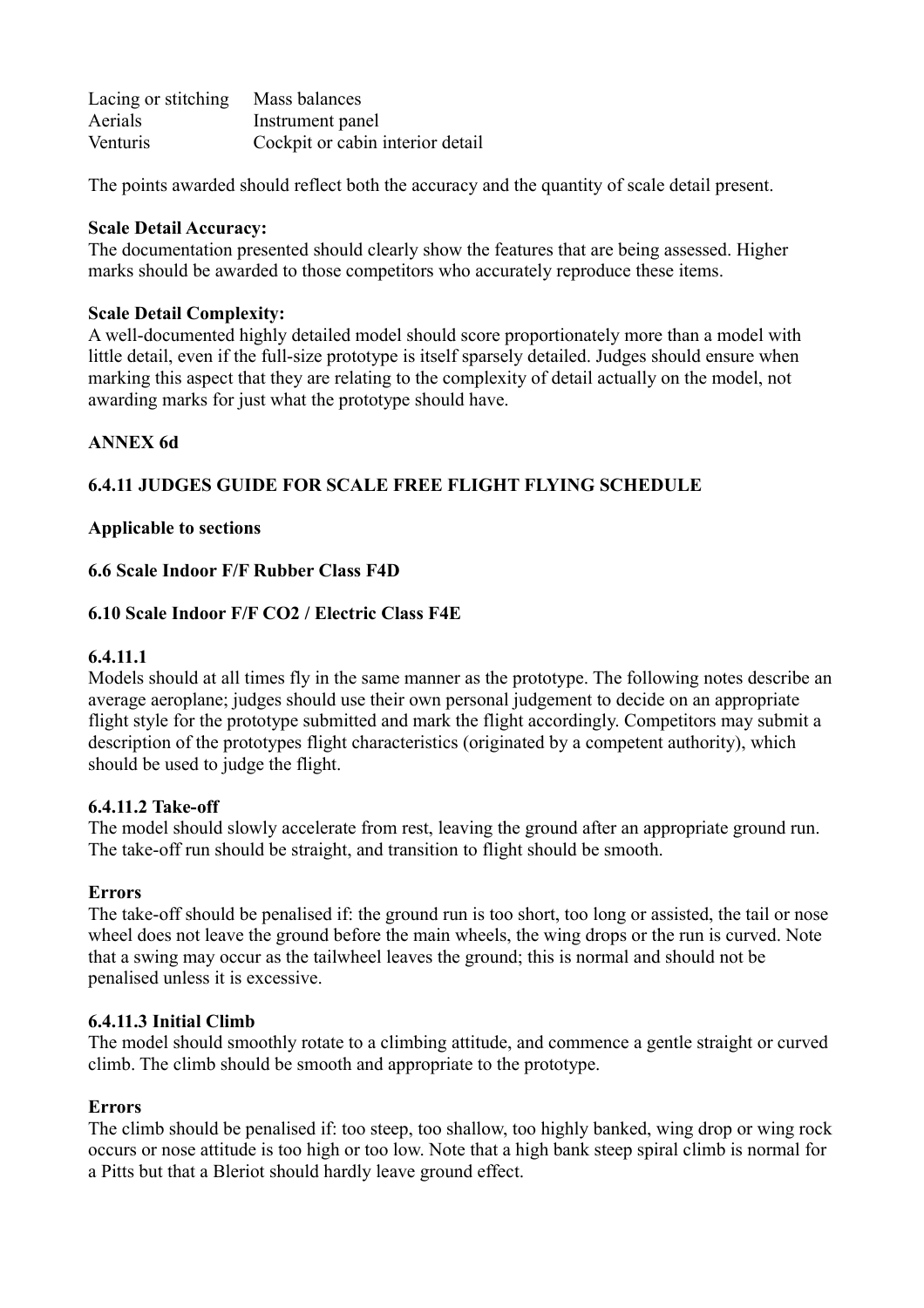# **6.4.11.4 Realism in Flight**

The model should mirror the flight characteristics of the prototype in speed, flight attitude, stability and balance. The model may fly in a straight line or turn in either or both directions. Turns should display an appropriate amount of bank. The flight should be smooth and continuous, especially the transitions between take-off, climb, cruise, descent and landing approach.

# **Errors**

Realism in flight should be penalised if: the model flies too slowly or too fast, the nose attitude is too high or too low, the model stalls, or shows fugoidal flight path, has persistent wing drop or wing rock, flies an out of balance turn or pitches harshly on engine failure. A stall or wing drop may occur if the model hits turbulence or its own slipstream. If the recovery to stable flight is smooth, this should not be penalised. A grossly out of balance turn, left turn with right bank for instance, or a flat turn should be penalised.

# **6.4.11.5 Transition to Descent**

The model's flight path should smoothly change between cruise and descent. The change may be abrupt, after an engine failure, or prolonged as the power slowly reduces. The direction of flight may or may not change.

# **Errors**

The transition should be penalised if: the model stalls as the engine fails, wing drop or wing rock occurs or an excessive pitch change is apparent.

# **6.4.11.6 Descent and Landing Approach**

The descent should be smooth, continuous and stable. It may be straight or curved. The angle of descent should be consistent with that of the prototype either engine on or engine off. As the model nears the ground it should adopt a landing attitude consistent with that of the prototype. Allowance must be made for prevailing wind conditions.

# **Errors**

The descent and landing approach should be penalised if: the model stalls, drops or rocks the wings, shows too steep a glide or does not change to a landing attitude. Note that the glide angle may change significantly with engine on or off.

# **6.4.11.7 Quality of Landing (Indoor Only)**

After adopting the landing attitude, the model should descend slowly to the floor, and touch down without bouncing. The ground run should be smooth and straight, with the model coming slowly to rest. Touch down may be on main wheels only, or on tail down three points.

# **Errors**

The landing should be penalised if: the model bounces, the ground run is curved, the model does not stop, it ground loops or touches down too hard. Landings in a nose down attitude, or on the nose wheel, should be penalised.

# **ANNEX 6f**

# **6.8.6 JUDGES GUIDE TO SCALE PEANUT AND PISTACHIO.**

# **6.8.6.1 General**

Prior to commencement, the judges should review as many as possible of the models entered in the competition in order to establish a standard for the Workmanship and Complexity of Colour and Markings scores. The entries should be studied in relation to each other from a superficial aspect only. This may be achieved by a casual walkaround the flying area looking at as many models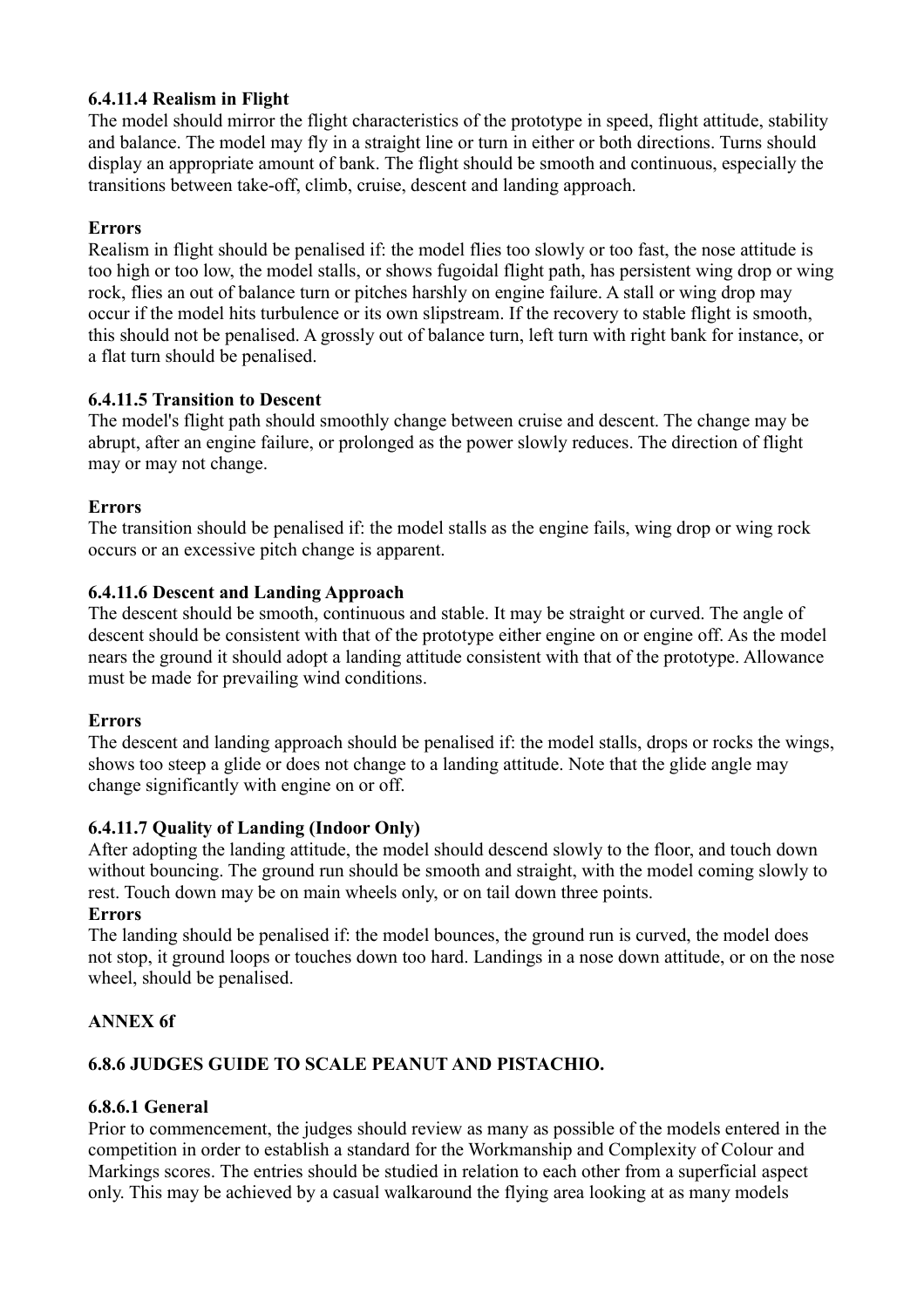present as possible.

As an aid to ensuring that marks are awarded in proportion for all entries, as marking progresses a list should be compiled on a single sheet of paper of marks awarded to each model. Marks given are then easily compared. Judges should not be afraid to change marks awarded to an earlier entry if they feel that they have misjudged the initial standard.

Finally, before commencing judging, check the size of the model - you may be able to eliminate a model early and save yourself a considerable amount of time.

# **6.8.6.2 Peanut or Pistachio**

Pistachio models are, of necessity, a lot less complex than their brother, the Peanut. For example, no penalty should be given for single surface covering - even if this gives the impression of a thinner finish. Take care also to note the number of total marks allocated under each heading, there exists quite large differences between the two classes.

# **6.8.6.3 Documentation**

Peanut models should be disqualified if less than the minimum documentation is submitted, or if the documentation does not fall within the requirements of the rules. Pistachio models may be static judged with less than the recommended documentation, but only those features of the model that may be proven by the documentation will be assessed. For example, if no plan view exists (drawing or photograph), then no marks may be allocated for a scale stabiliser.

# **6.8.6.4 Workmanship**

Complexity of the subject model must not be taken into account under this heading. Marks for complexity of subject are allocated under separate headings later. Models should be checked for quality of workmanship and marked accordingly. In particular, the following should be assessed if appropriate: the filling of grain, the sharpness of line and edge (including that of the colour scheme), the fit of components and the general finesse if the model. The propeller should not be assessed.

# **6.8.6.5 Complexity of Colour and Markings**

Full marks should be given to the most complex subject that has been accurately portrayed. Marks should be awarded to other models in proportion with the lowest mark being appropriate to the simplicity and standard of the poorest, simplest subject. In all cases, the authenticity of the markings should also be taken into account.

When assessing complexity, take account of the following: curved rather than straight lines, number of different colours and size and relative position of markings. In particular, when assessing authenticity look at the relative size and position of the markings as well as the completeness. This would include such items as colour break lines in camouflage patterns.

# **6.8.6.6 Authentic Details**

Marks should be allocated according to the amount of authentic detail on the model. Complex subjects that show a lot, but not all, of the detail should be given a higher mark than a simple subject that has all the detail; present, providing that the detail on both models is accurate and authentic and that the more complex model has more detail on than the simple one.

# **6.8.6.7 Flying Surfaces**

The type of covering should not be taken into account. For example, a wing covered on both sides whether in balsa, tissue or foam is still double covered.